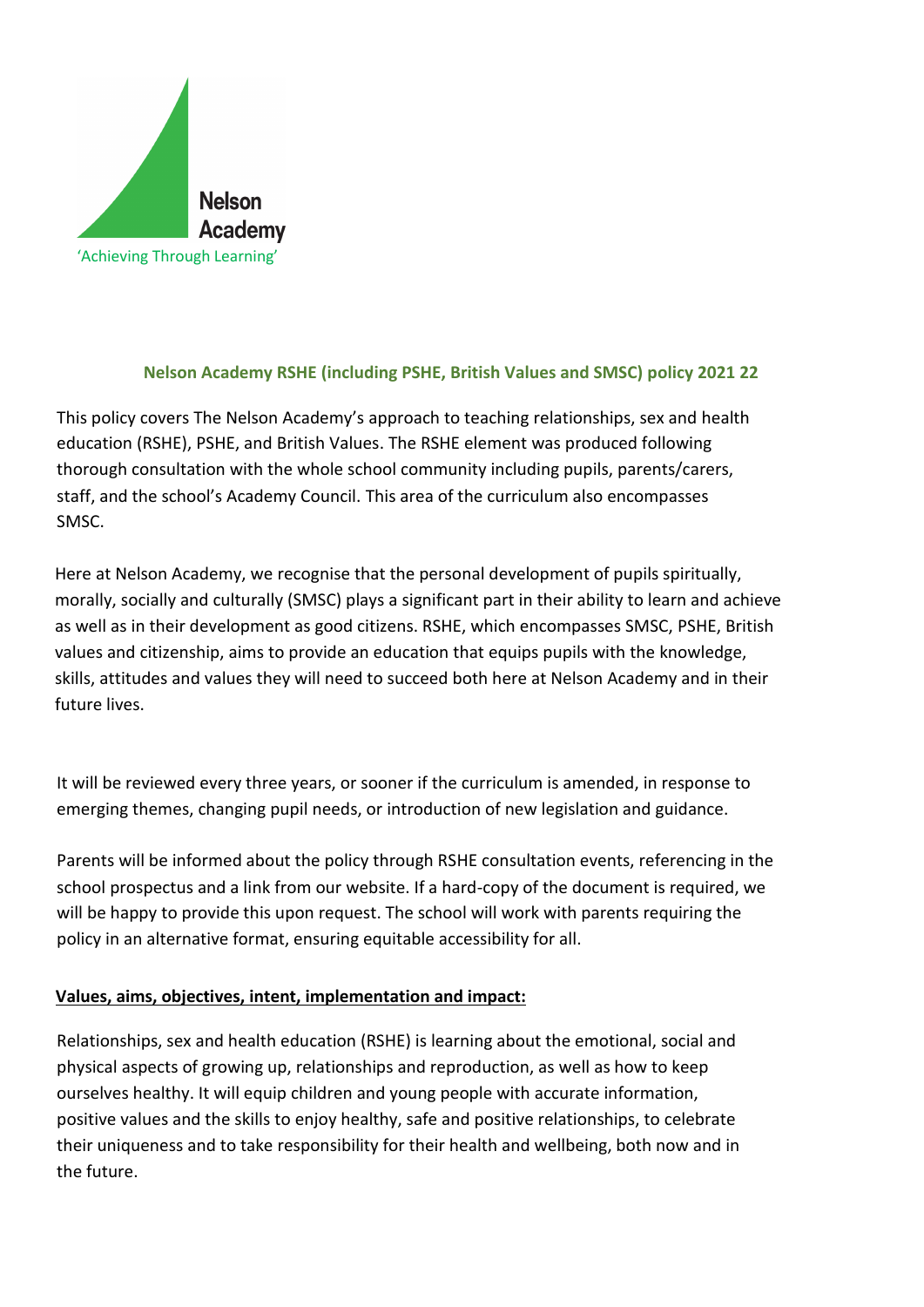RSHE is taught in a way which is complementary to the wider ethos, values and principles of our school. RSHE at the Nelson Academy is learning about the body, feelings, beliefs, relationships, rights and responsibilities and knowing how, and when, to ask for help if needed. It involves acquiring information, developing skills and forming positive beliefs, values and attitudes.

We also integrate SMSC education across our whole curriculum as we actively seek opportunities within all subjects for pupils to develop themselves in these areas.

RSHE empowers children to build self-esteem, offer positive and open views, support mutual respect and celebration of self and others, providing a strong foundation to be successful in life by:

- ✔ Providing a spiral curriculum, allowing for the development of knowledge relevant to the age and stage of the learner.
- ✔ Providing an inclusive learning environment, which is safe and empowering for everyone involved, based on the belief that bullying, prejudice and discrimination is unacceptable.
- ✔ Teaching non-biased, accurate and factual information that is positively inclusive.
- ✔ Developing character skills to support healthy and safe relationships, ensure comfortable communication about emotions, bodies and relationships using appropriate terminology.
- ✔ Promoting critical awareness of differing attitudes and views presented through society, the media and peers to enable the nurturing of personal values based on respect.
- ✔ Providing protection from shock or guilt.
- ✔ Actively involving pupils as evaluators to ensure relevance.
- ✔ Ensuring pupils are informed of their rights, including the legal framework and how to access confidential help to keep themselves and others safe.

The RSHE curriculum has been planned following pupil consultation. This ensures the needs of all pupils can be met through the delivery of an age and stage-appropriate curriculum. The curriculum addresses traditional and emerging issues, and relevant challenges as identified by pupils. Consultation with pupils will be conducted on a regular basis. This will inform the RHSE curriculum review, ensuring it remains responsive to emerging needs.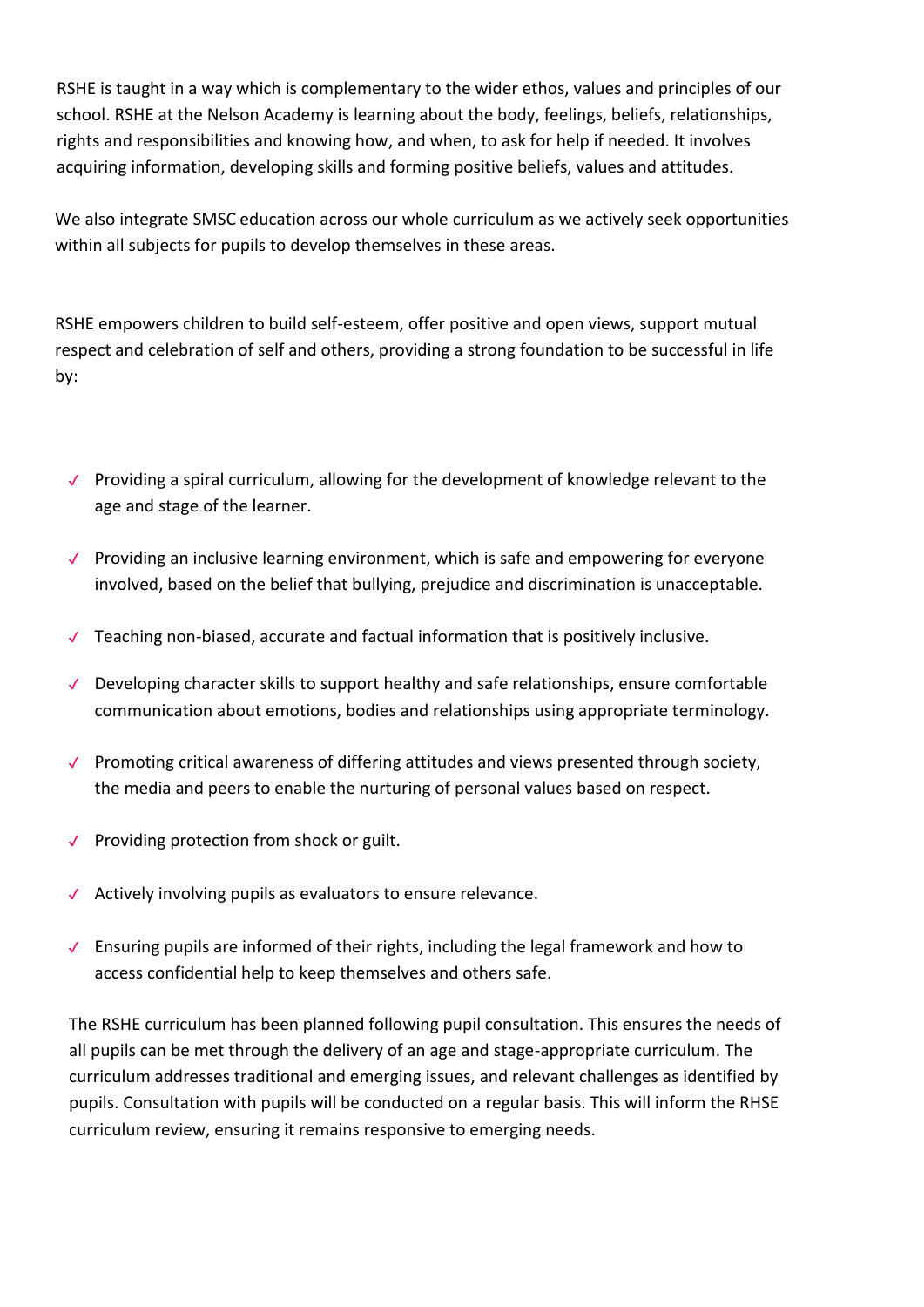Some elements of the RSHE curriculum are a statutory requirement to teach in order for the school to meet the Statutory Guidance from the DfE, June 2019 and The Equalities Act, 2010. It is important to teach RSHE through a spiral curriculum. This means our pupils will gain knowledge, develop values and acquire skills gradually by re-visiting core themes to build upon prior learning. This developmental approach helps pupils to make informed decisions relevant to their age and stage. RSHE will support the school's commitment to safeguard pupils, preparing them to live safely in the modern world and to have the confidence and skills to make decisions, selfevaluate, make connections and, through active engagement, learn the different ways through which humans make sense of the world.

Our intended RSHE curriculum is detailed as follows, but may vary in response to emerging issues and to reflect the rapidly changing world in which our pupils are living and learning. If this is the case, parent/carers will be provided with appropriate notice before the amended programme is delivered. Where possible the curriculum will be complemented by themed assemblies, topic days and cross-curricular links ie Healthy Living Week.

The RSHE programme will be led by Ellen Atkinson and taught by class teachers and supported by other staff within the school. All staff involved in the delivery of RSHE have received specialist training, ensuring pupils are taught with consistent approaches to RSHE throughout their time at The Nelson Academy.

RSHE will be taught using a range of teaching methodologies including story-telling, drama, discussions, individual private reflection, quizzes, fact finding, value spectrums, debating, independent research and artistic presentations etc. This wide range of teaching strategies promotes engagement by all pupils, irrespective of preferred learning styles. Distancing techniques, such as the use of characters within RSHE, avoids pupils feeling under pressure to participate or disclose information beyond that which is appropriate or feels comfortable. This strategy makes RSHE more accessible to all pupils, including those who may have experienced unhealthy relationships and/or abuse. The school's responsibility to safeguard pupils through a curriculum that prepares them to live safely in the modern world will remain central to curriculum content, teaching methodologies and supporting resources.

At Nelson Academy, we actively celebrate the diversity of our pupils, their families and the wider whole school community. RSHE will always be taught in a non-judgemental, non-biased and fully inclusive manner through clear, impartial, scientific information as well as covering the law. Through consultation, continual assessment and regular reviews of the curriculum, we ensure that we continually recognise and respect pupils' different abilities, levels of maturity and personal circumstances including gender identity, faith or culture and that of their family, friends and the wider whole school community.

At the end of every lesson, pupils will be provided with an opportunity to ask questions as a class and can also ask anonymous questions through the use of devices ie Ask it Basket etc. Teachers will answer questions as fully as they can, based on the level of knowledge